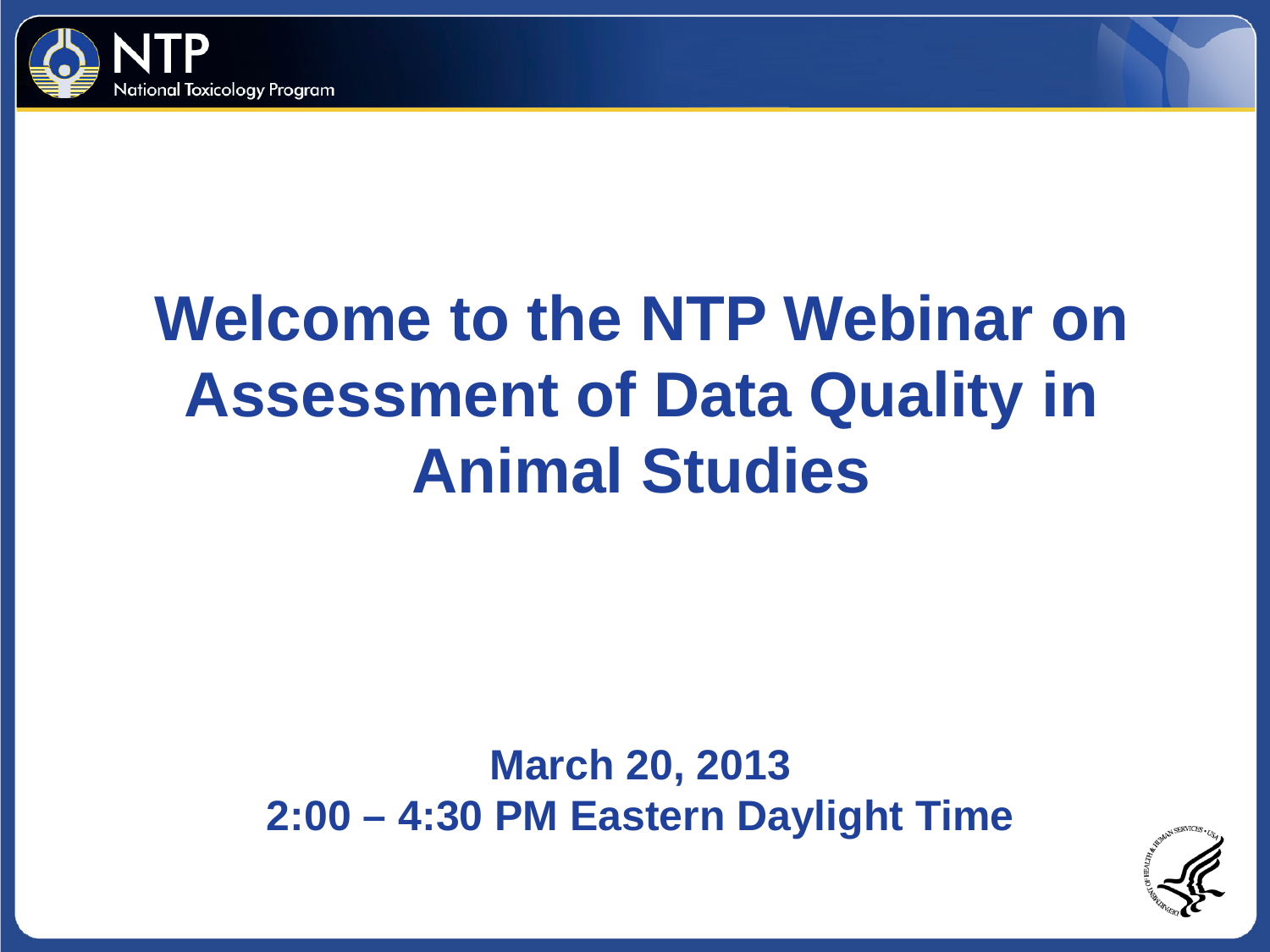## **This Webinar is the First in a Series**

• The NTP plans to hold a series of web-based public meetings focused on methodological issues of implementing systematic review in literature-based evaluations

### • **Todays webinar:**

- Assessment of data quality in animal studies
- Slides will be posted at a later date
- For further information see http://ntp.niehs.nih.gov/go/38752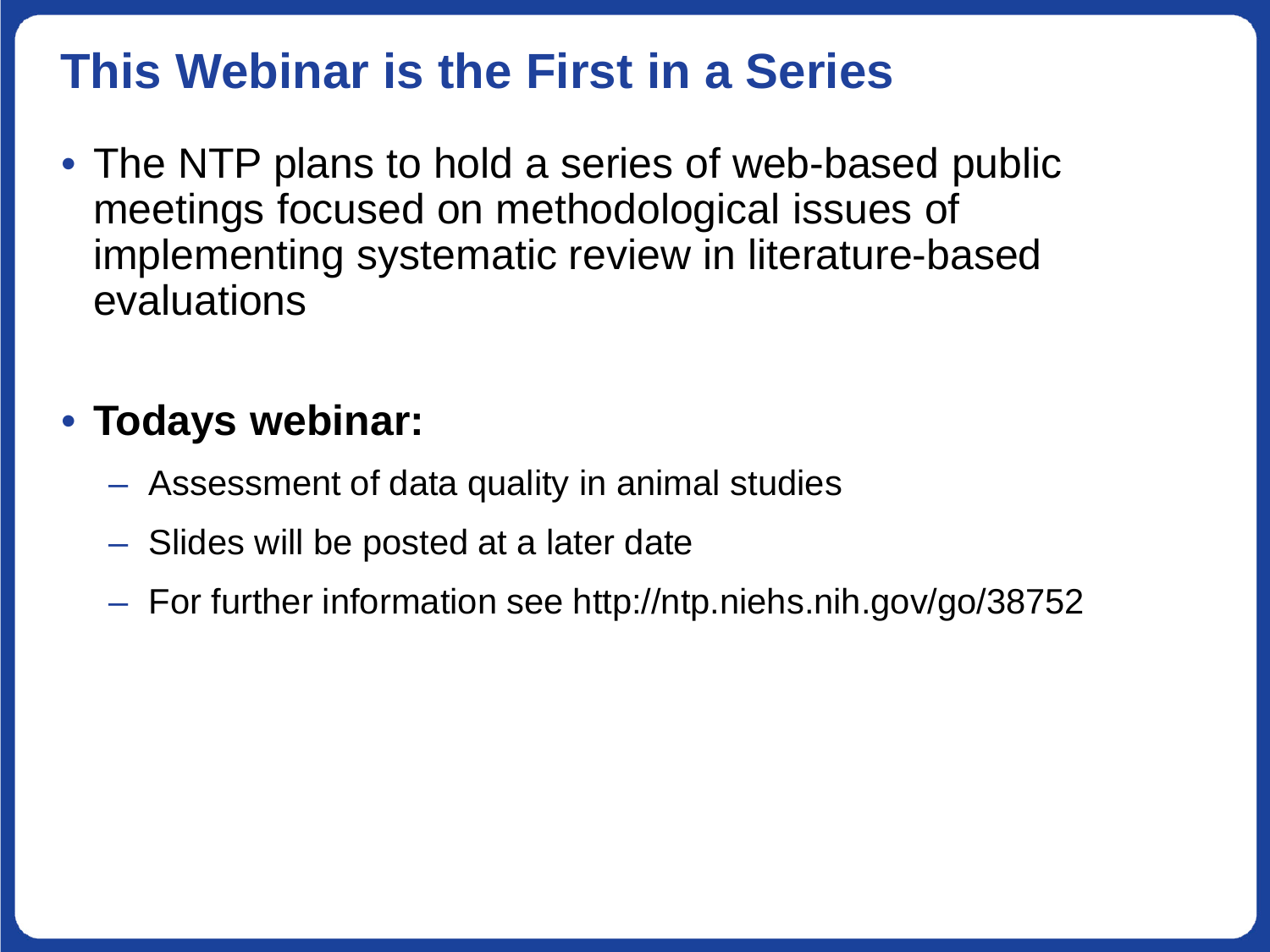## **Webinar Logistics**

#### • **Format:**

- 3 presentations by experts
- Mediated discussion

## • **Questions:**

- Clarifying questions after each speaker
- Please **type in** your questions via the web "chat" feature

# • **Discussion:**

- NTP hosts will manage the discussion
- We will open phone lines after all 3 speakers have given their presentations for a mediated discussion